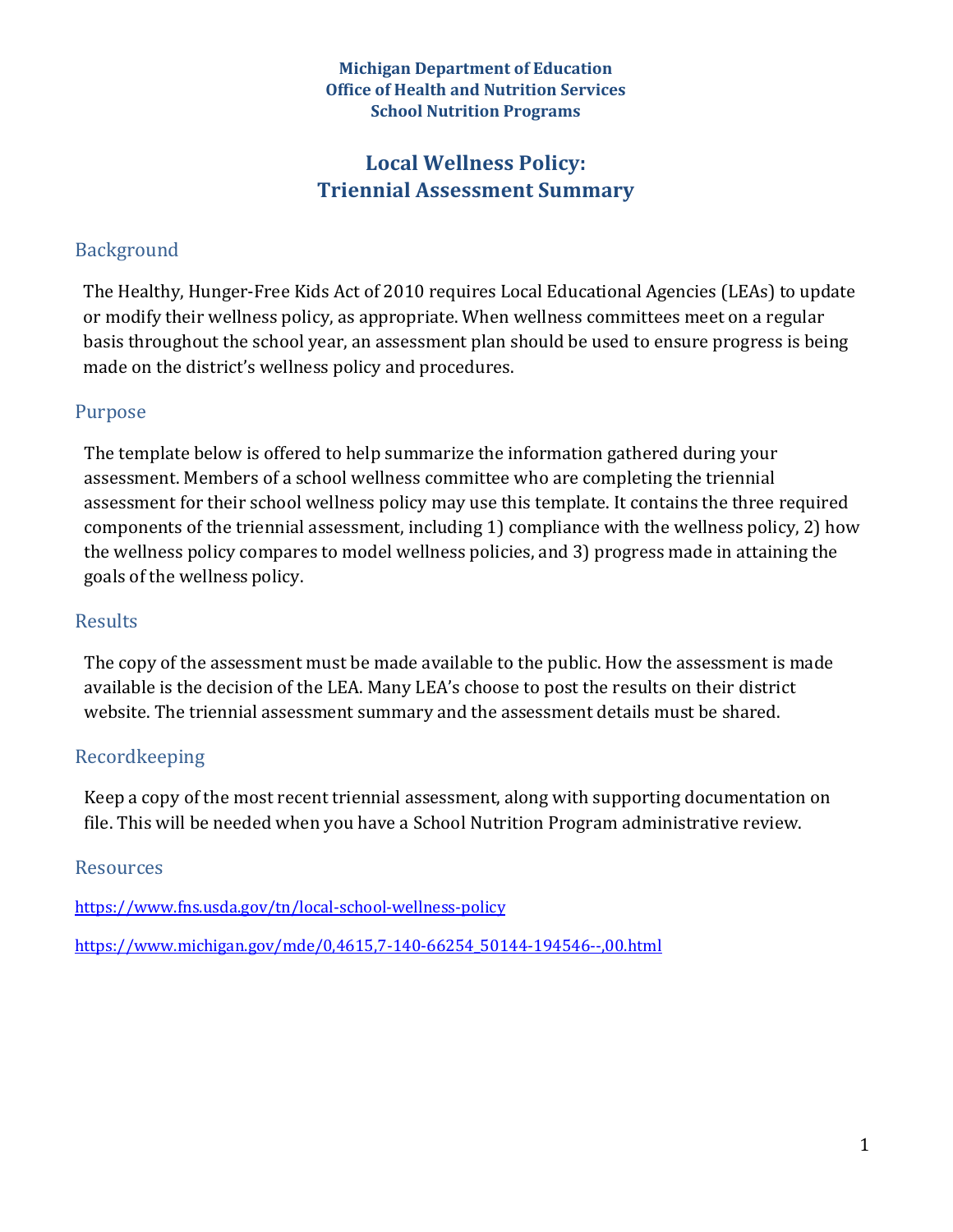## **Section 1: General Information**

 $School(s)$  included in the assessment:

Manistee Area Public Schools

Month and year of current assessment: May/June 2021

Date of last Local Wellness Policy revision: July 2017

Website address for the wellness policy and/or information on how the public can access a copy:

Chipslead.org / Nutrition Department / Board Policies

# **Section 2: Wellness Committee Information**

How often does your school wellness committee meet?  $\perp$  or 2 times per year

School Wellness Leader:

| Name         | <b>Job Title</b>          | <b>Email Address</b>       |
|--------------|---------------------------|----------------------------|
| Keri Carlson | <b>Nutrition Director</b> | $kcarlson(a)$ manistee.org |

School Wellness Committee Members:

| Name                  | Job Title                                         | <b>Email Address</b>     |  |
|-----------------------|---------------------------------------------------|--------------------------|--|
| Keri Carlson          | <b>Nutrition Director</b>                         | kcarlson@manistee.org    |  |
| Shelley Johnson       | Board of Education Member                         | sljohnson@manistee.org   |  |
| Kenn Kott             | <b>MHS</b> Assistant Principal                    | kkott@manistee.org       |  |
| Joanie Wiersma        | Kennedy Elementary Principal                      | jwiersma@manistee.org    |  |
| Carol Hansen          | <b>MAPS Nutrition Employee</b>                    | chansen@manistee.org     |  |
| Terri Morski          | <b>MAPS</b> Meals on Wheels Nutrition<br>Employee | tmorski@manistee.org     |  |
| Wendy Adamski         | <b>MAPS Physical Education Teacher</b>            | wadamski@manistee.org    |  |
| <b>Tiffany Remkes</b> | <b>MAPS Nutrition Employee</b>                    | tremkes $@$ manistee.org |  |
|                       |                                                   |                          |  |
|                       |                                                   |                          |  |
|                       |                                                   |                          |  |
|                       |                                                   |                          |  |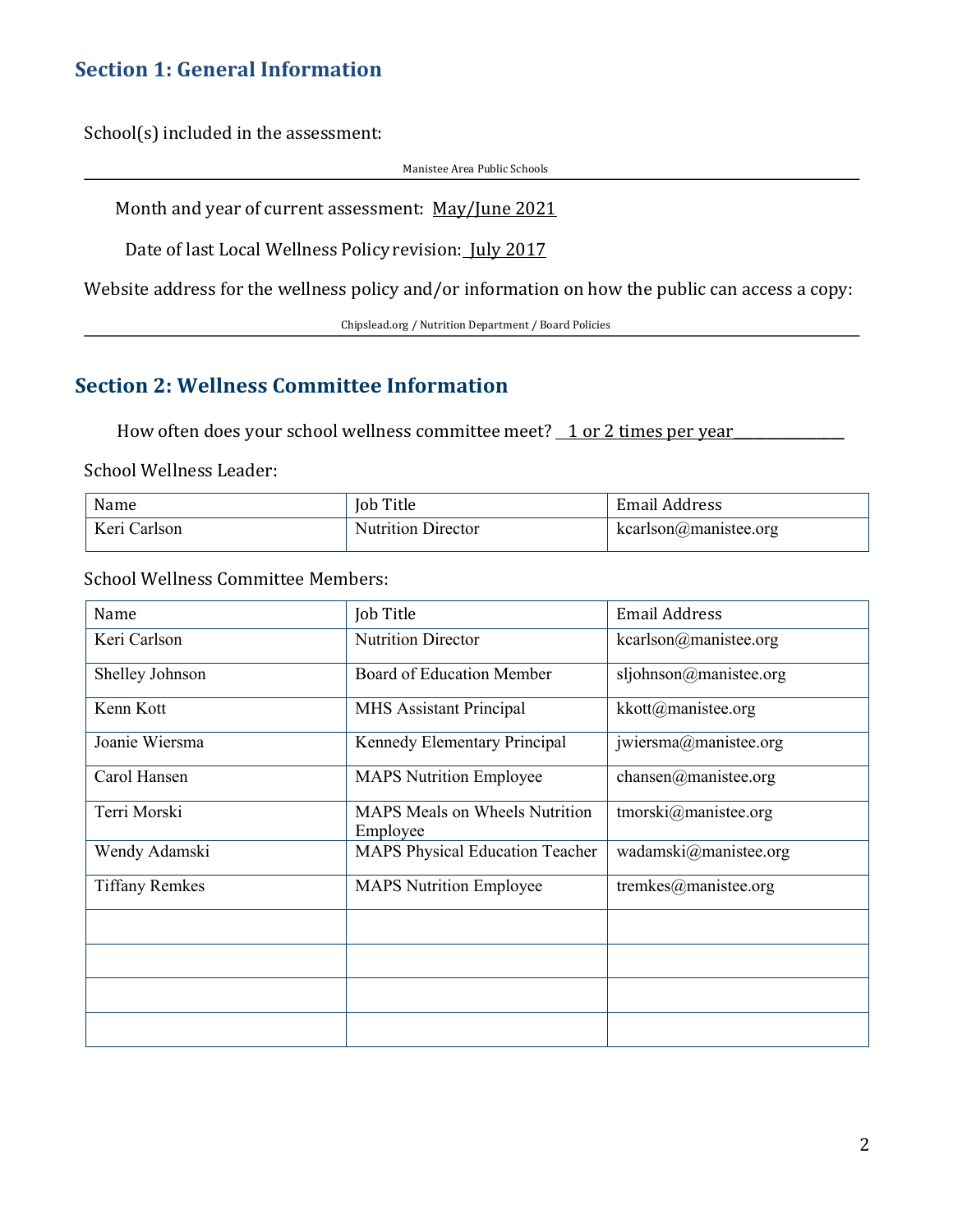## **Section 3. Comparison to Model School Wellness Policies**

Indicate the model policy language used for comparison:

X Michigan State Board of Education Model Local School Wellness Policy

- $\Box$  Alliance for a Healthier Generation: Model Policy
- $\Box$  WellSAT 3.0 example policy language

Describe how your wellness policy compares to model wellness policies.

In comparison the Manistee Area Public Schools Wellness Policy & the Michigan State of Board of Education Model Local School Wellness Policy includes many of the same components. They both include a Nutrition Education component, a Physical Education & Activity component, a School Nutrition & meal service Component and a Wellness Committee duty component. The Manistee Area Public School Wellness Policy doesn't go into as much depth as the Michigan State of Board of Education Model Local School Wellness Policy in regarding local foods, and the number of minutes allowed for consuming meals and student physical exercise.

All meals, snacks & beverages offered to students during the school day meet all USDA standards & the smart snack requirements. The Nutrition Department offers reimbursable meals to all students attending MAPS. There are only two vending machines within the Manistee Middle/High School, one of which is owned and maintained by the Nutrition Department. Both vending machines are on timers which allow purchases during designated times, keeping within the guidelines of the USDA. All school fundraisers & sales are limited to two per month and must also meet all of the USDA guidelines.

When students, student groups, MAPS ATP and other entities want to bring about changes to food sales, food brought into the District and any other items regarding Nutrition it's often brought up to the Wellness Committee for debate & policy change.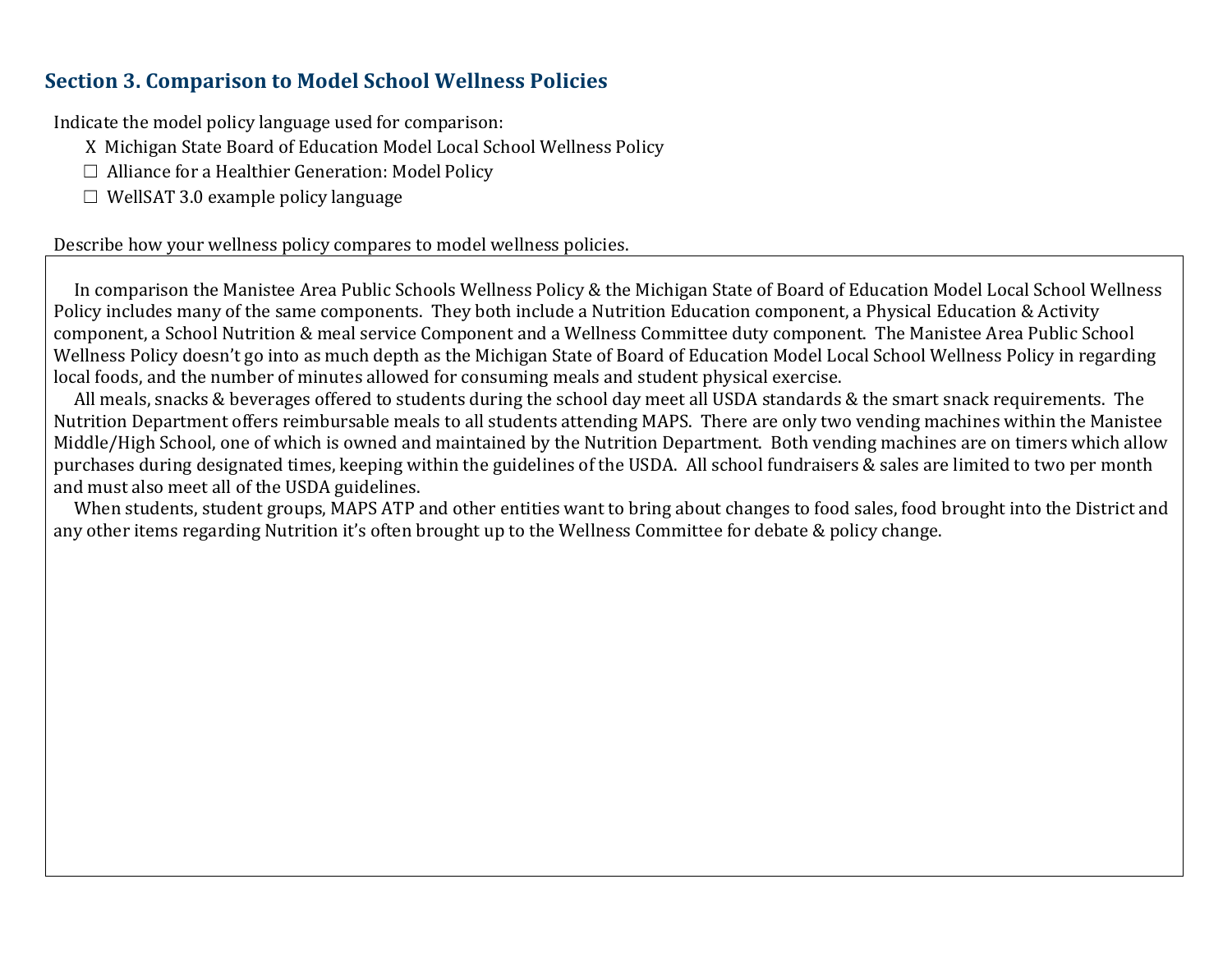# **Section 4. Compliance with the Wellness Policy and progress towards goals**

At a minimum, local wellness policies are required to include:

- Specific goals for:
	- $\circ$  Nutrition promotion and education
	- o Physical activity
	- $\circ$  Other school based activities that promote student wellness.
- Standards and nutrition guidelines for all foods and beverages sold to students on the school campus during the school day that are consistent with Federal regulations for school meal nutrition standards, and the Smart Snacks in School nutrition standards.
- Standards for all foods and beverages provided, but not sold, to students during the school day (e.g., in classroom parties, classroom snacks brought by parents, or other foods given as incentives).
- Policies for food and beverage marketing that allow marketing and advertising of only those foods and beverages that meet the Smart Snacks in School nutrition standards.
- Description of public involvement, public updates, policy leadership, and evaluation plan.

Using the table below to indicate the progress made with each goal included in the Wellness Policy. The table may be used for each school separately or the district as a whole.

**Tip:** When developing a wellness plan, ensure activities are meeting goals by developing SMART objectives:

- **Specific:** Identify the exact area to improve.
- Measurable: Quantify the progress.
- **Attainable:** Determine what is achievable.
- **Realistic:** Consider resources and determine what can reasonably be accomplished.
- **Time bound:** Identify deadlines for goals and related tactics.

The Centers for Disease Control and Prevention (CDC) has tips for developing SMART objectives.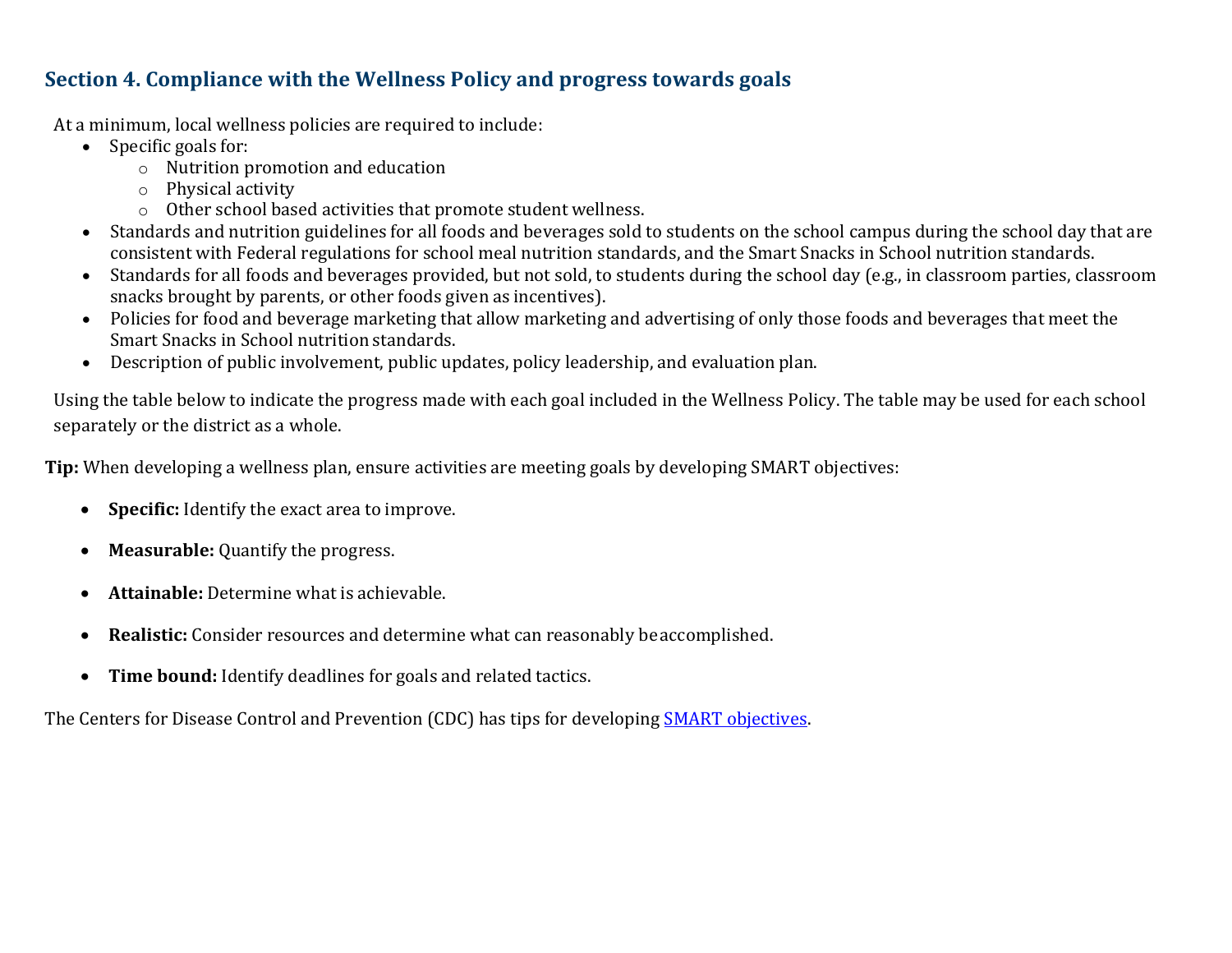# **Michigan Department of Education** Local Wellness Policy Assessment Plan

School Name: Manistee Area Public Schools Date: June 16, 2021

#### Nutrition Promotion and Education Goal(s):

| Goal<br>What do we want to<br>accomplish?                                       | <b>Action Steps</b><br>What activities need to happen?                                                                                                                                                                                              | <b>Timeline</b><br>Start dates                        | <b>Measurement</b><br>How is progress<br>measured?                                                                                            | Lead<br>Person                   | <b>Stakeholders</b><br>Who will be involved<br>and/or impacted? | Complete?           |
|---------------------------------------------------------------------------------|-----------------------------------------------------------------------------------------------------------------------------------------------------------------------------------------------------------------------------------------------------|-------------------------------------------------------|-----------------------------------------------------------------------------------------------------------------------------------------------|----------------------------------|-----------------------------------------------------------------|---------------------|
| Example:<br>Food and beverages<br>will not be used as a<br>reward for students. | Provide teachers with list of<br>a)<br>non-food reward examples.<br>Discuss changes at back-to-<br>b)<br>school staff training.<br>Follow-up mid-year to discuss<br>$\mathbf{c}$<br>challenges and determine<br>additional communication<br>needed. | Before the<br>beginning<br>of next<br>school<br>year. | Verbal check-ins<br>$\qquad \qquad -$<br>with staff to ensure<br>compliance.<br>Teacher survey at<br>$\qquad \qquad -$<br>end of school year. | Principal                        | Teachers, staff,<br>students                                    | Yes                 |
| Limit Food as a reward<br>promote Physical<br>activity as a reward              | Promote to teachers the use of physical<br>activity as a reward to students.<br>Meet to share ideas within buildings<br>Follow up to give feedback!                                                                                                 | SY 21/22                                              | Communicate with<br>Teachers on the progress                                                                                                  | Teachers<br>Principal            | Principals, Teachers,<br><b>Students</b>                        | Work in<br>Progress |
| Promote School<br>Breakfast & Lunch                                             | Promote to families & students<br>OFTEN the availability of School<br>Meals and breakfast if needed even<br>after class starts!                                                                                                                     | Continuing                                            | Talk to students regarding<br>hurdles to access meals.<br>Participation numbers!                                                              | Nutrition<br>Staff &<br>Teachers | Nutrition Employees<br>Teachers<br><b>Students</b>              | Continuing          |
|                                                                                 |                                                                                                                                                                                                                                                     |                                                       |                                                                                                                                               |                                  |                                                                 |                     |
|                                                                                 |                                                                                                                                                                                                                                                     |                                                       |                                                                                                                                               |                                  |                                                                 |                     |
|                                                                                 |                                                                                                                                                                                                                                                     |                                                       |                                                                                                                                               |                                  |                                                                 |                     |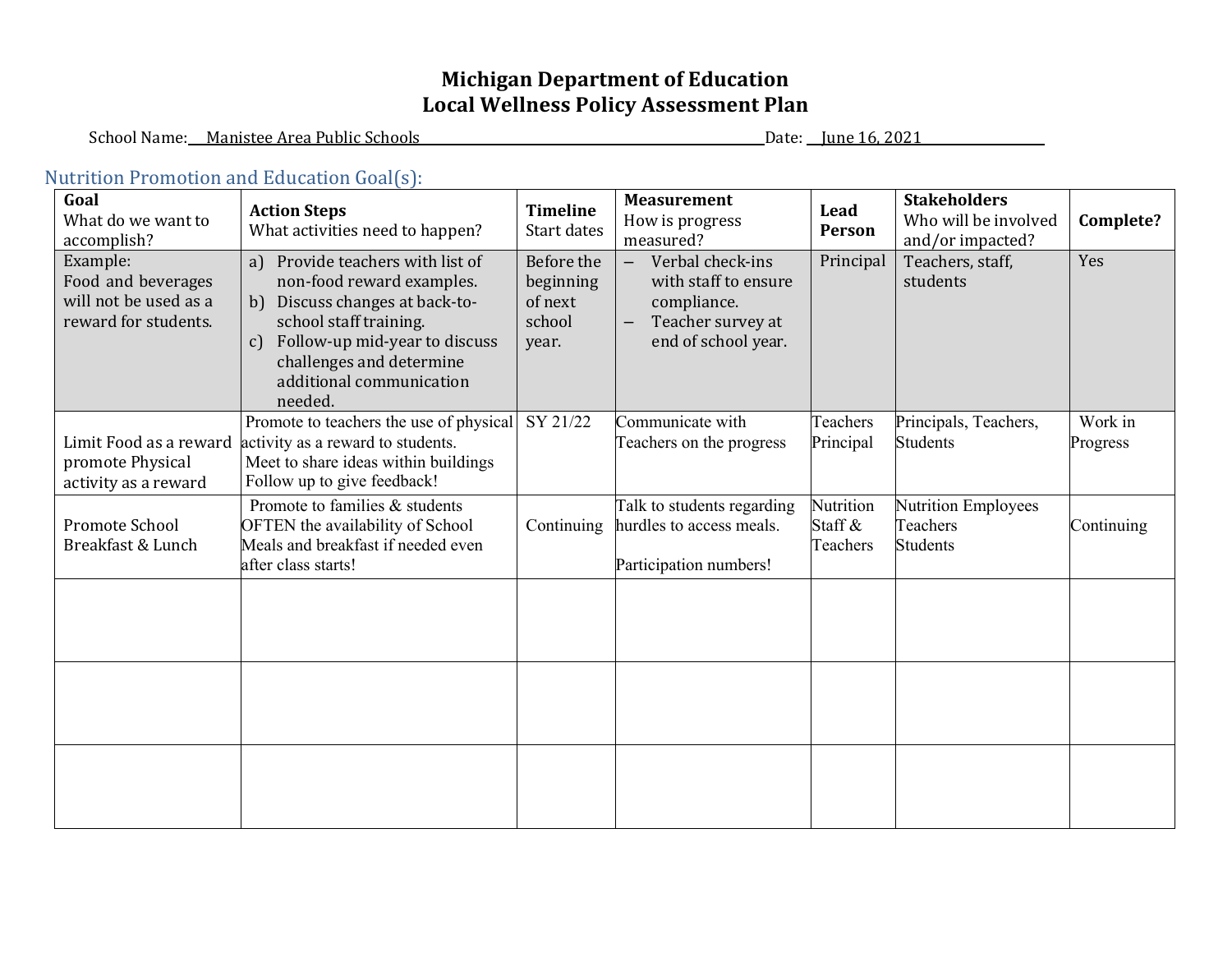# Physical Activity Goal(s):

| Goal<br>What do we want to<br>accomplish?             | <b>Action Steps</b><br>What activities need to happen?                                                            | <b>Timeline</b><br>Start dates | <b>Measurement</b><br>How is progress<br>measured?          | Lead<br>Person | <b>Stakeholders</b><br>Who will be involved<br>and/or impacted? | Complete?     |
|-------------------------------------------------------|-------------------------------------------------------------------------------------------------------------------|--------------------------------|-------------------------------------------------------------|----------------|-----------------------------------------------------------------|---------------|
| <b>Exercise or Physical</b><br><b>Activity Breaks</b> | If class time allows, take students<br>outside for walks or include stretching /<br>activity breaks for students. | 21/22                          | Talk to Teachers to see if<br>there is opportunity for this | Teachers       | Teachers<br><b>Students</b>                                     | Working on it |
|                                                       |                                                                                                                   |                                |                                                             |                |                                                                 |               |
|                                                       |                                                                                                                   |                                |                                                             |                |                                                                 |               |

# School-based activities to promote student wellness goal(s):

| Goal<br>What do we want to<br>accomplish? | <b>Action Steps</b><br>What activities need to happen?                                                                                                                                                                       | Timeline<br>Start dates | <b>Measurement</b><br>How is progress<br>measured?                                                | Lead<br>Person         | <b>Stakeholders</b><br>Who will be involved<br>and/or impacted? | Complete? |
|-------------------------------------------|------------------------------------------------------------------------------------------------------------------------------------------------------------------------------------------------------------------------------|-------------------------|---------------------------------------------------------------------------------------------------|------------------------|-----------------------------------------------------------------|-----------|
| <b>Water Breaks for</b><br>students       | Talk to staff regarding water breaks for<br>students.<br>Allow students to have water breaks so<br>they have the ability to fill their water<br>bottles throughout the day, not just<br>during the time when students switch | 21/22                   | Talk to Staff & students to<br>see if there is ample time<br>allowed for them to access<br>water. | Principals<br>Teachers | Teachers<br><b>Students</b>                                     | Yes       |
|                                           | classes.                                                                                                                                                                                                                     |                         |                                                                                                   |                        |                                                                 |           |
|                                           |                                                                                                                                                                                                                              |                         |                                                                                                   |                        |                                                                 |           |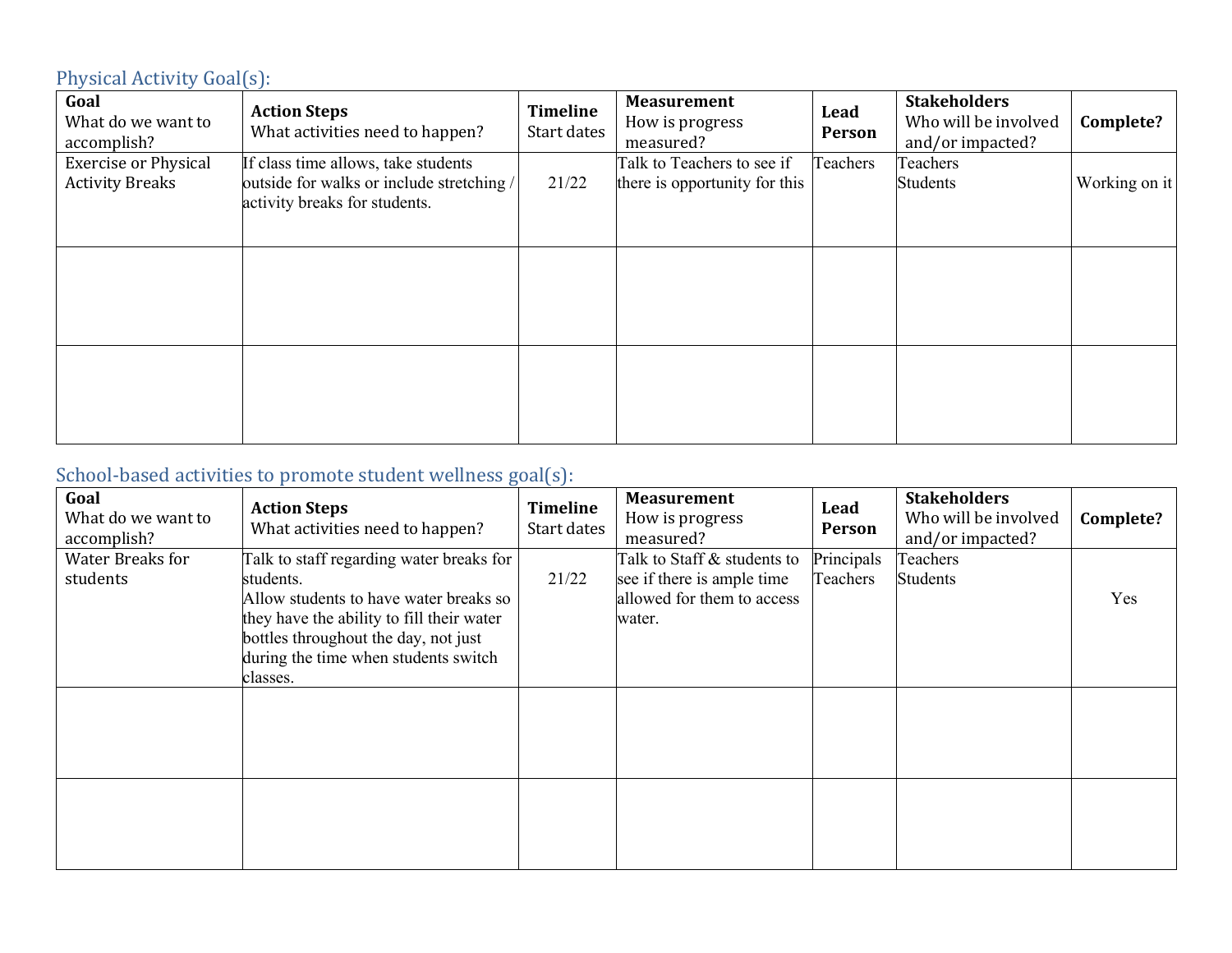| Goal<br>What do we want to<br>accomplish?                             | <b>Action Steps</b><br>What activities need to happen?                                                                                                                                                                      | <b>Timeline</b><br>Start dates | <b>Measurement</b><br>How is progress<br>measured?                                                                                  | Lead<br><b>Person</b> | <b>Stakeholders</b><br>Who will be involved<br>and/or impacted? | Complete? |
|-----------------------------------------------------------------------|-----------------------------------------------------------------------------------------------------------------------------------------------------------------------------------------------------------------------------|--------------------------------|-------------------------------------------------------------------------------------------------------------------------------------|-----------------------|-----------------------------------------------------------------|-----------|
| standards for all foods<br>& beverages sold<br>during the school day. | Keep up with the USDA Nutrition Director notified prior to food<br>$\&$ snack sales within school buildings.<br>Nutrition Director to run any items sold<br>through the Smart Snack calculator to<br>be sure of compliance. | Current                        | Keep in communication<br>Now & Keep with all District buildings to Director<br>be sure of notification<br>regarding food sales etc. | Nutrition             | All Staff<br><b>Students</b>                                    | Yes       |
|                                                                       |                                                                                                                                                                                                                             |                                |                                                                                                                                     |                       |                                                                 |           |
|                                                                       |                                                                                                                                                                                                                             |                                |                                                                                                                                     |                       |                                                                 |           |

#### Nutrition guidelines for all foods and beverages for sale on the school campus (i.e. school meals and smart snacks):

# Guidelines for other foods and beverages available on the school campus, but not sold:

| Goal<br>What do we want to<br>accomplish?                      | <b>Action Steps</b><br>What activities need to happen?                                                    | <b>Timeline</b><br>Start dates | <b>Measurement</b><br>How is progress<br>measured?                                                                                | Lead<br>Person          | <b>Stakeholders</b><br>Who will be involved<br>and/or impacted? | Complete?         |
|----------------------------------------------------------------|-----------------------------------------------------------------------------------------------------------|--------------------------------|-----------------------------------------------------------------------------------------------------------------------------------|-------------------------|-----------------------------------------------------------------|-------------------|
| fast foods brought in for Meal Program.<br>attending students. | Decrease the number of Encourage participation in the School                                              | 22/23                          | Communication with<br>building offices regarding<br>number of foods coming in. Director<br>School Meal Participation              | Principals<br>Nutrition | Families<br><b>Students</b>                                     | A Goal<br>Not yet |
| Limit caffeinated                                              | Prohibit the sale of caffeinated<br>Beverages for students. beverages to students during school<br>hours. | <b>Now</b>                     | Progress is measured by the Nutrition<br>number of caffeinated<br>beverages students consume Principals<br>during the school day. | Director                | <b>Students</b>                                                 | Yes               |
|                                                                |                                                                                                           |                                |                                                                                                                                   |                         |                                                                 |                   |